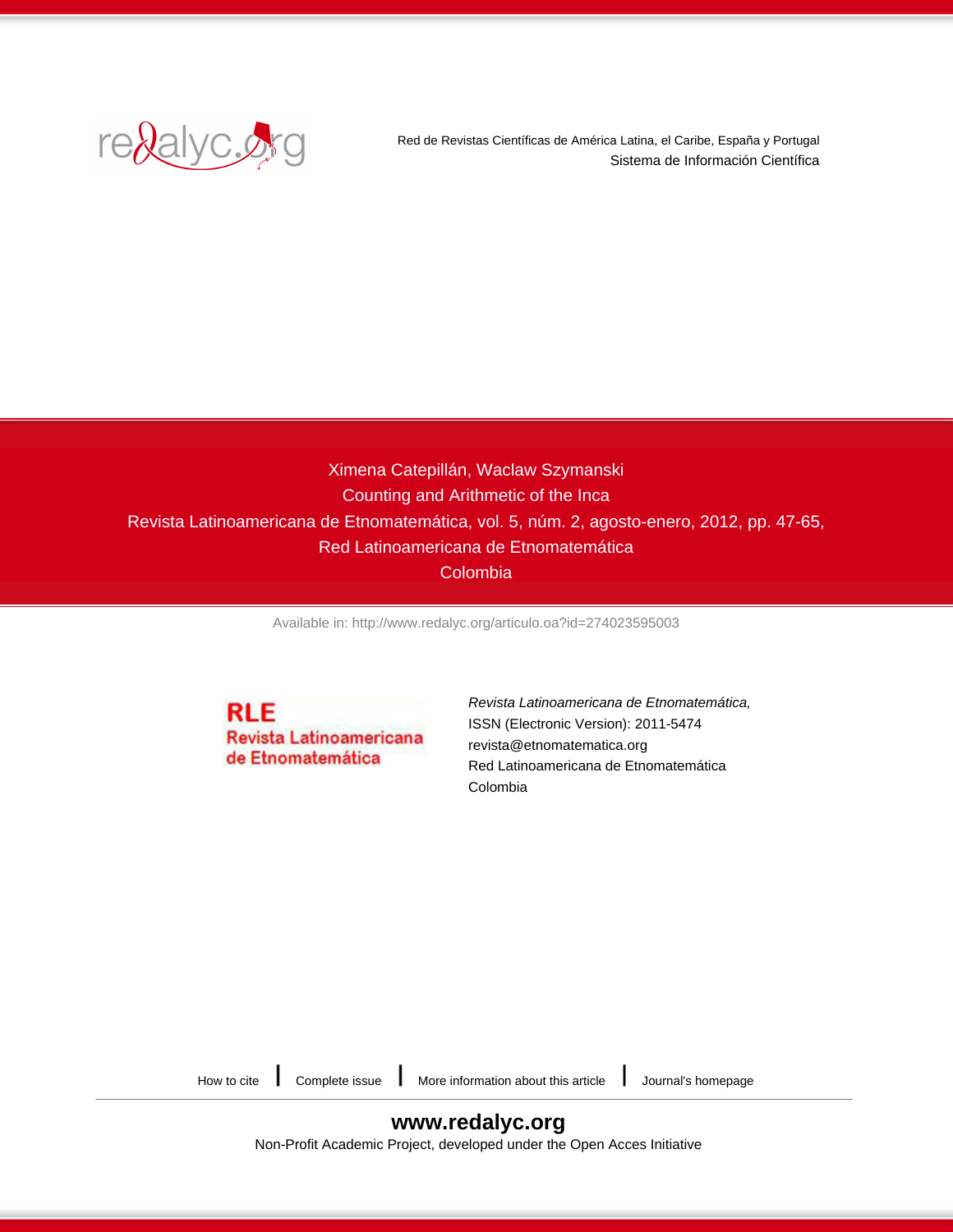Artículo recibido el 21 de marzo de 2012; Aceptado para publicación el 23 de agosto de 2012

# Counting and Arithmetic of the Inca

### Cuentas y Aritmética de los Inca

Ximena Catepillán<sup>1</sup> Waclaw Szymanski<sup>2</sup>

#### **Abstract**

The Inca Empire - the greatest pre-Columbian empire on the American continent - extended from Ecuador to central Chile for more than five thousand miles. Its capital was Cuzco established in the high Peruvian Andes. This highly advanced civilization developed a counting system used to run the empire - in particular, to build the 14,000 mile road structure and monumental architecture. Some of the algorithms believed to be used by the Inca to do computations using a *yupana*, an ancient calculating device, will be presented, as well as classroom activities for the course "Mathematics in Non-European Cultures" for non Mathematics and Science majors offered at Millersville University of Pennsylvania.

Key Words: Ethnomathematics, Inca, Yupana, Arithmetic

#### **Resumen**

El Imperio Inca - el imperio pre-Colombino más grande del continente Americano - se extendió desde Ecuador hasta Chile central por más de cinco mil millas. La capital fue Cuzco, la que fue establecida en las Alturas de los Andes Peruanos. Esta civilización altamente avanzada desarrolló un sistema contable para organizar el imperio - en particular, para construir una red de caminos de 14.000 millas y una arquitectura monumental. Algunos de los algoritmos que se creen haber sido usados por los Inca para hacer cálculos fue la "vupana". Este antiguo artefacto de cálculo será presentado, entre otras actividades del curso "Matemáticas en Culturas No-Europeas" para estudiantes de todas las áreas de concentración, excepto Matemáticas y Ciencia, ofrecido en la Universidad de Millersville en Pennsylvania.

Palabras Clave: Etnomatemáticas, Inca, Yupana, Aritmética

<sup>&</sup>lt;sup>1</sup> Professor of Mathematics, Ph.D., Millersville University of Pennsylvania, Millersville, USA.  $x = 0.111$ ,<br> $y = 0.111$ ,<br> $z = 0.111$ ,<br> $z = 0.111$ ,<br> $z = 0.111$ ,<br> $z = 0.111$ ,<br> $z = 0.111$ ,<br> $z = 0.111$ ,<br> $z = 0.111$ ,<br> $z = 0.111$ ,<br> $z = 0.111$ ,<br> $z = 0.111$ ,<br> $z = 0.111$ ,<br> $z = 0.111$ ,<br> $z = 0.111$ ,<br> $z = 0.111$ ,<br> $z = 0.111$ ,<br> $z = 0.111$ ,<br> $z = 0$ 

Professor of Mathematics, Ph.D., D.Sc., West Chester University of Pennsylvania, West Chester, USA. wszymanski@wcupa.edu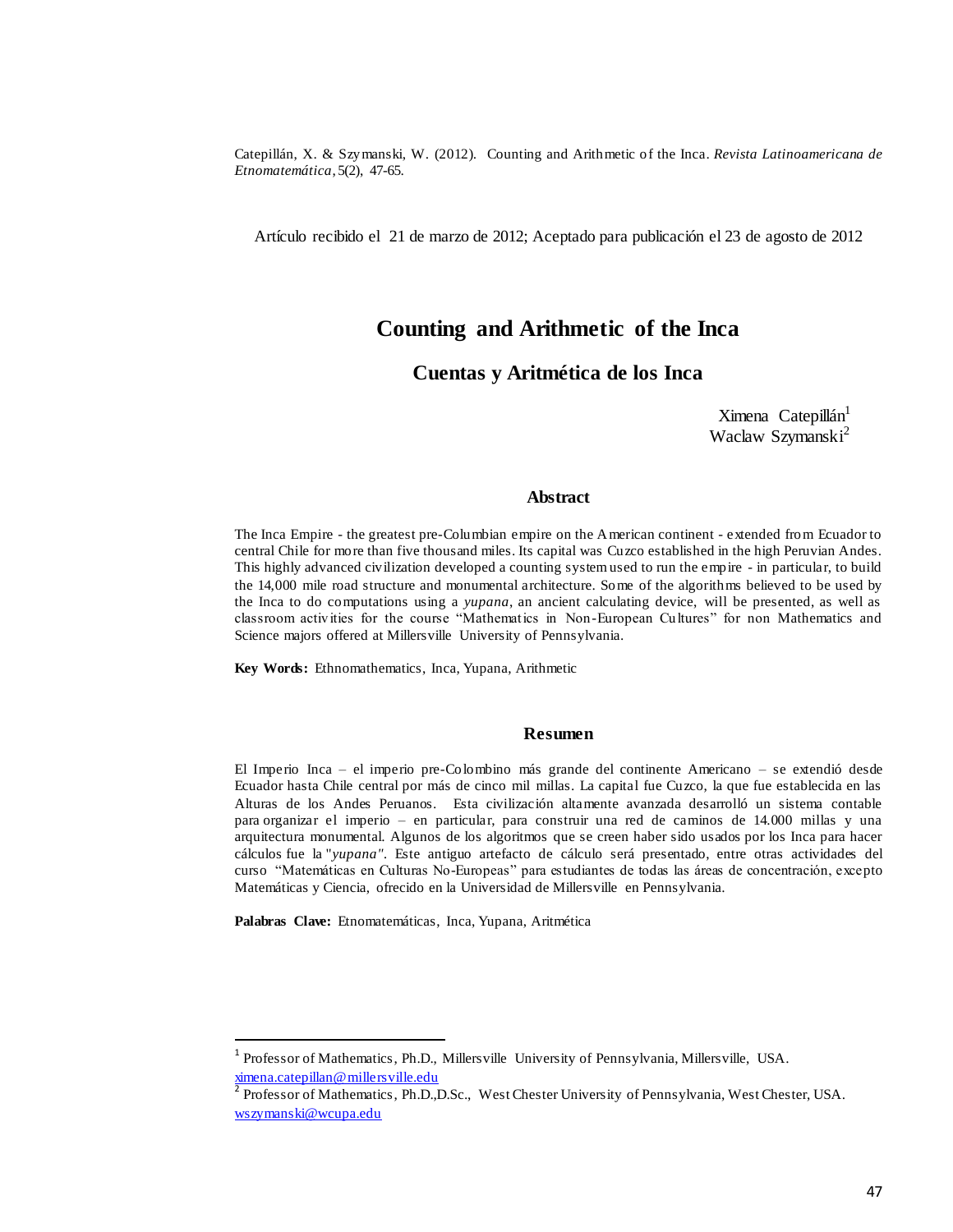#### **Introduction**

The Since 1993, Millersville University of Pennsylvania has offered the 3-credit course, Mathematics in Non-European Cultures (MATH 102). The course is a survey of mathematical ideas developed by non-European cultures including, but not limited to, those of Africans, Asians, and Native North, Central and South Americans. Presently, we are in the process of developing a similar course at West Chester University of Pennsylvania.

Since 2006, Dr. Ximena Catepillan has been offering a special session of the course that includes a week-long trip to Mexico's Yucatan Peninsula together with archaeologists from the Maya Exploration Center. We are planning on expanding the course to include students from West Chester University. MATH 102 is a general education course designed for students not majoring in Mathematics and Science. The students who take this course typically major in Art, Anthropology, History, Music, Social Work, and Sociology, among others.

In 2008, we traveled to the Andes to learn about the Inca civilization, culture and mathematics. We became interested in a stone artifact called *yupana*, which archaeologists claim was used to perform mathematical computations. The Inca also invented an advanced information recording device called *quipu*, which is probably one of the most well known Inca achievements.

In this article, we give a brief introduction to the Inca civilization, we continue with the spoken numbers in Quechua, the Inca language used until now by some of the native people of the Andes, and end with theories concerning computations with the *yupana*. We illustrate the uses of the *yupana* with examples.

As demonstrated by the abovementioned course at Millersville University, the material presented in this paper can be put to excellent use in a Mathematics course for liberal arts students giving such course an interdisciplinary quality.

### The Inca Civilization

The most influential pre-Columbian civilizations on the American continent were the Maya and the Inca. The Maya occupied the territory of what is today Southeastern Mexico, Belize, Guatemala, El Salvador and Honduras. The Inca territory covered what is today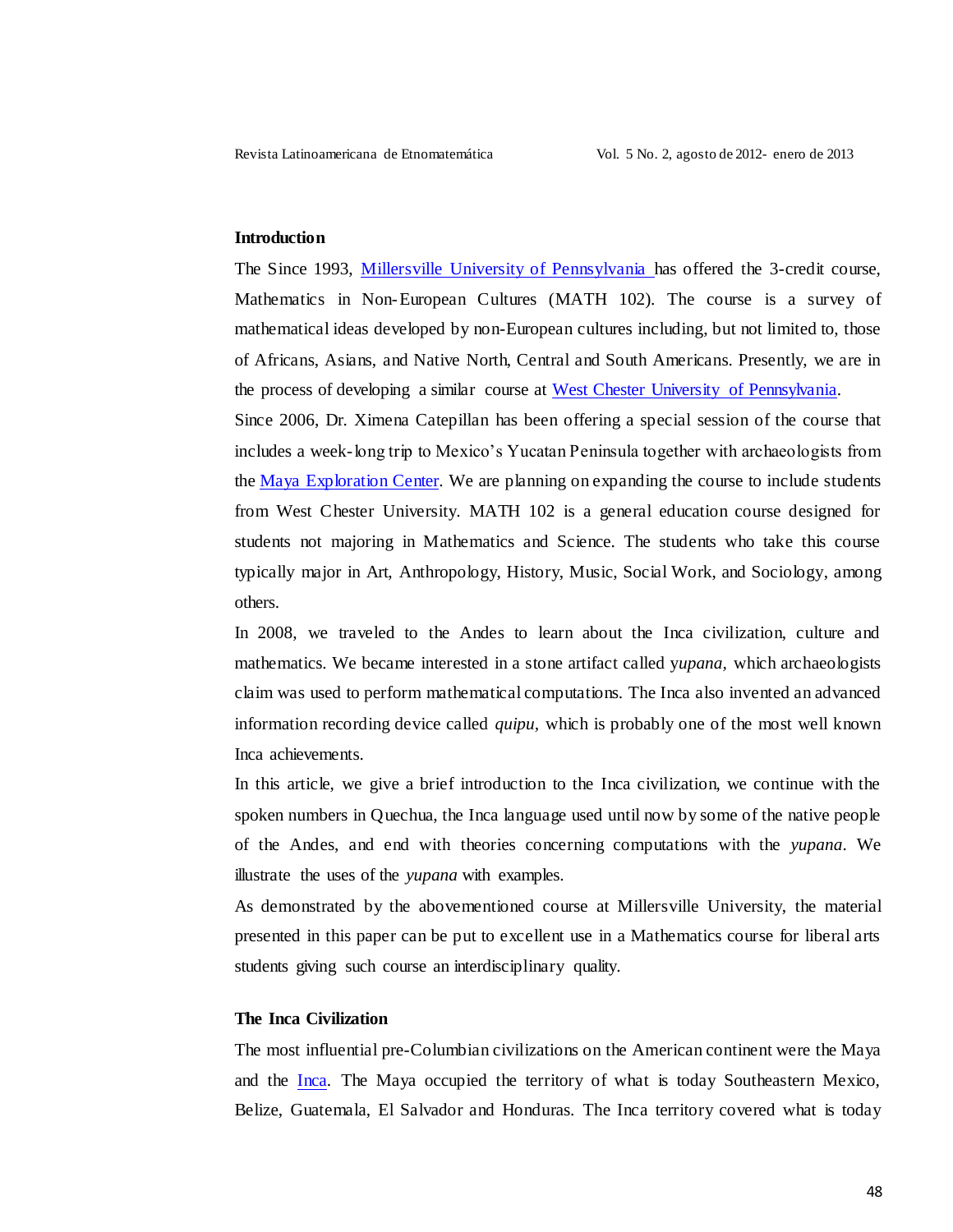South Ecuador, Peru, parts of Bolivia and North and Central Chile. The civilization of the Maya, which has existed since about 1800 BC, was at its peak during the Classic Period between 250 and 800 AD. The Inca Empire existed only between ca. 1400 and 1533 AD. The Empire collapsed upon the arrival of the Spanish conquistadores led by Francisco Pizarro.

We do not have much information regarding the Inca from the Inca themselves because they did not develop a writing system. Most of the native information we have is preserved in the *quipus* which have not yet been completely deciphered. A *quipu* is a recording device consisting of colored cords containing information in the form of knots, see figure 5. Fortunately, the Spanish chroniclers left a significant amount of records about the Inca. The Inca Empire truly was an Empire  $-$  it was ruled by one emperor or king. The word "Inca" means "king" in Quechua. Later, the word "Inca" was applied as the name of the entire Empire.

Below is the chronological Inca dynastic sequence:

Manco Capac Sinchi Roca Lloque Yupanqui Mayta Capac Capac Yupanqui Inca Roca Yahuar Huacac Viracocha Inca Pachacuti Inca Yupanqui Tupac Inca Yupanqui Wayna Capac Huascar and Atahualpa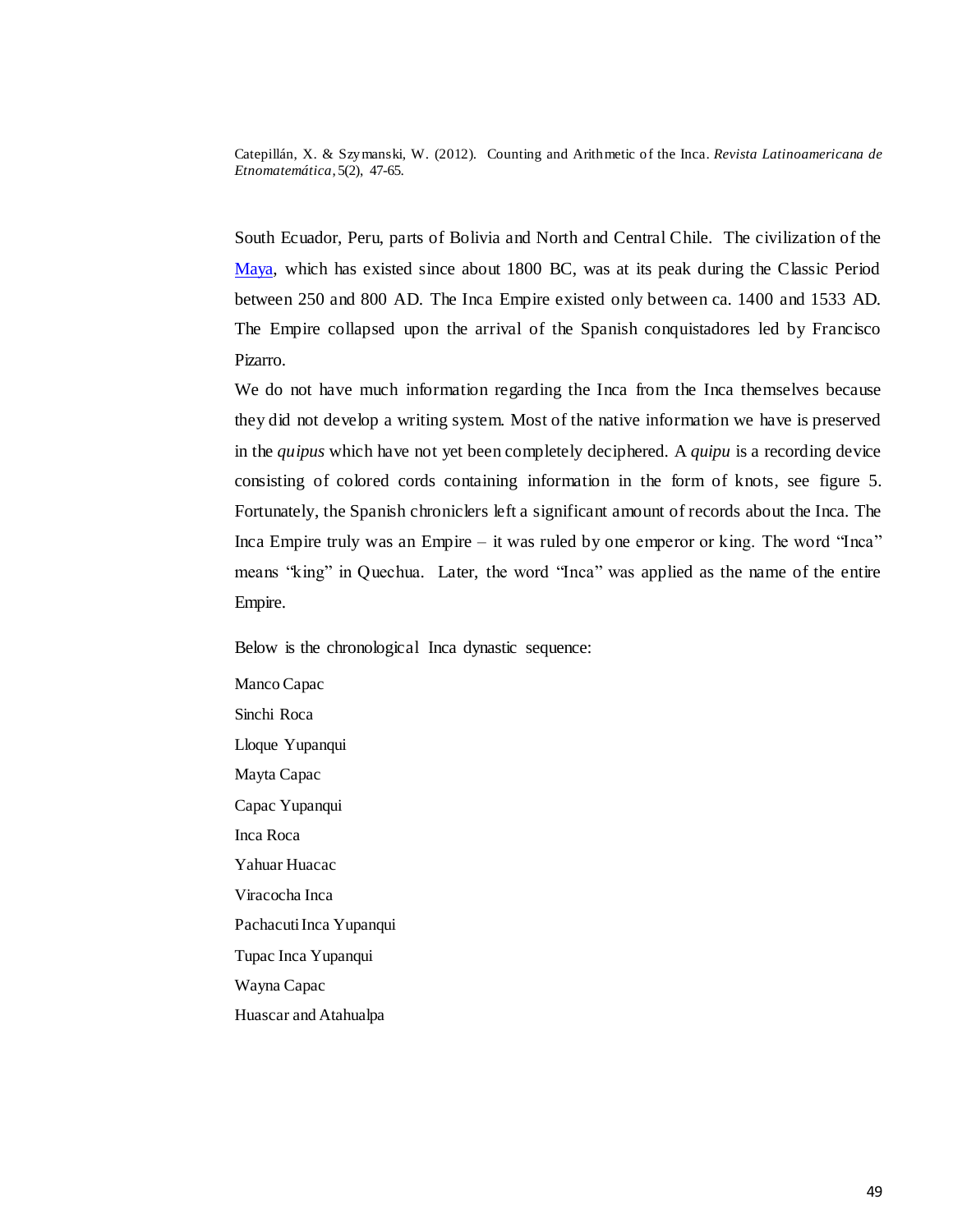Revista Latinoamericana de Etnomatemática

An excellent interactive map of the Inca Empire can be accessed in the National Geographic site in figure 1.



Figure 1: Interactive Map of the Inca Empire

The capital of the Inca Empire was Cuzco, located at its geographic center in the high Andes at 11,600 feet altitude. To rule successfully over such vast territory of over 300,000 square miles, an efficient system of communication was necessary. This was one reason why an extensive road system of approximately 14,000 miles was developed. Also, a system of aqueducts was constructed. This proves that the Inca were advanced engineers. Engineering, in turn, requires computations  $-$  at least arithmetic.

The picture below  $-$  figure 2 - was taken in 2008 during our trip to the Andes to learn about the Inca civilization, culture and mathematics.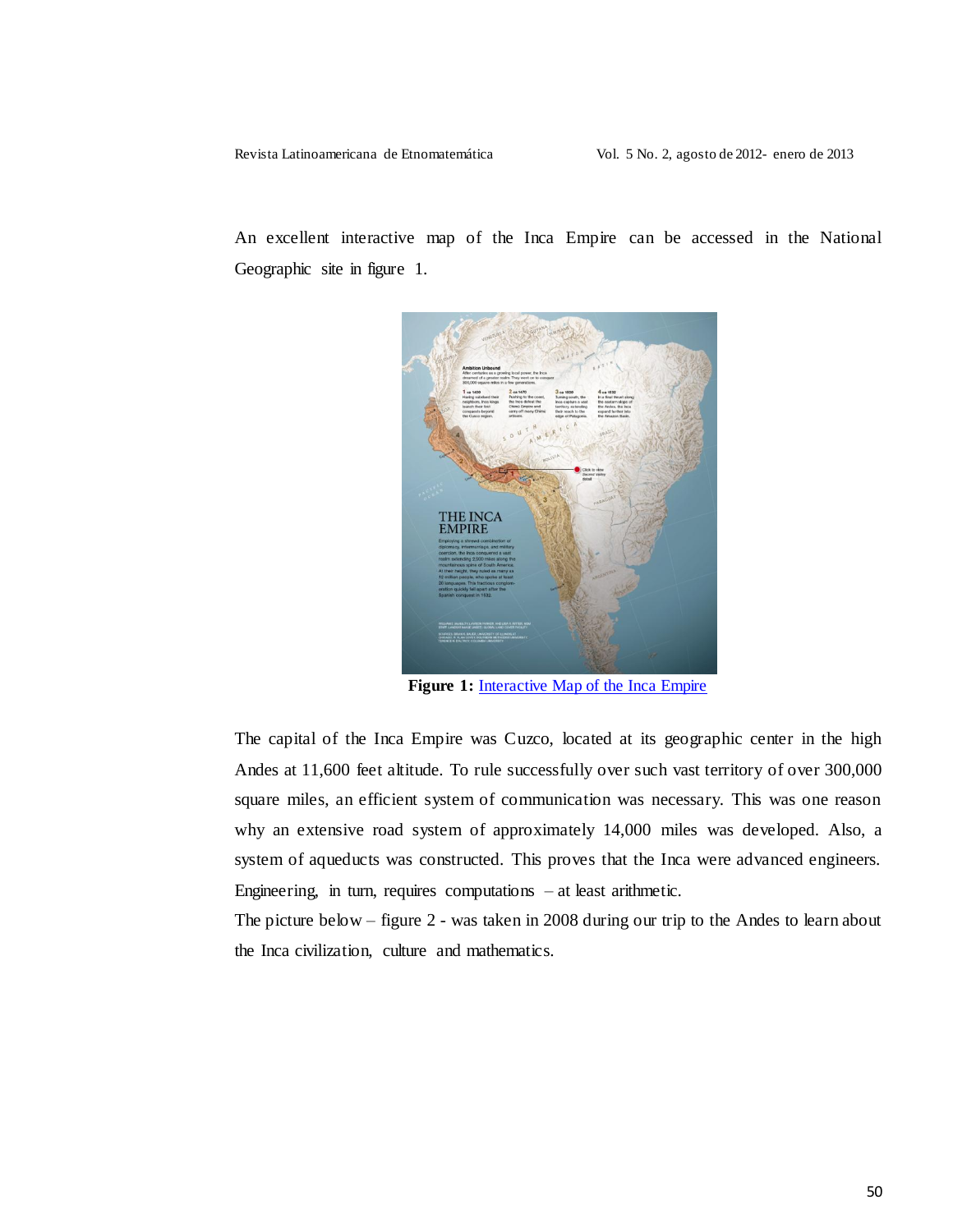

Figure 2: Inca girls at the plaza in Cuzco (Photo by Ximena Catepillán)

## **Spoken Numbers in Quechua**

To begin, we list the Quechua names of the basic numbers (Urton, 1997).

| One)         | ui      |
|--------------|---------|
| Two          | iskay   |
| Three        | kinsa   |
| Four         | tawa    |
| Five         | phishqa |
| Six          | suqta   |
| Seven        | qanchis |
| Eight        | pusaq   |
| Nine         | jisqon  |
| Ten          | chunka  |
| One hundred  | pachaq  |
| One thousand | waranqa |

To write numbers in which all digits except the last one are one or zero we use addition, as follows:

(a) When the last digit ends in a vowel we write the word yuq at the end, which indicates addition.

13 chunka kinsayuq  $13 = 10$  (chunka) + (yuk) 3 (kinsa)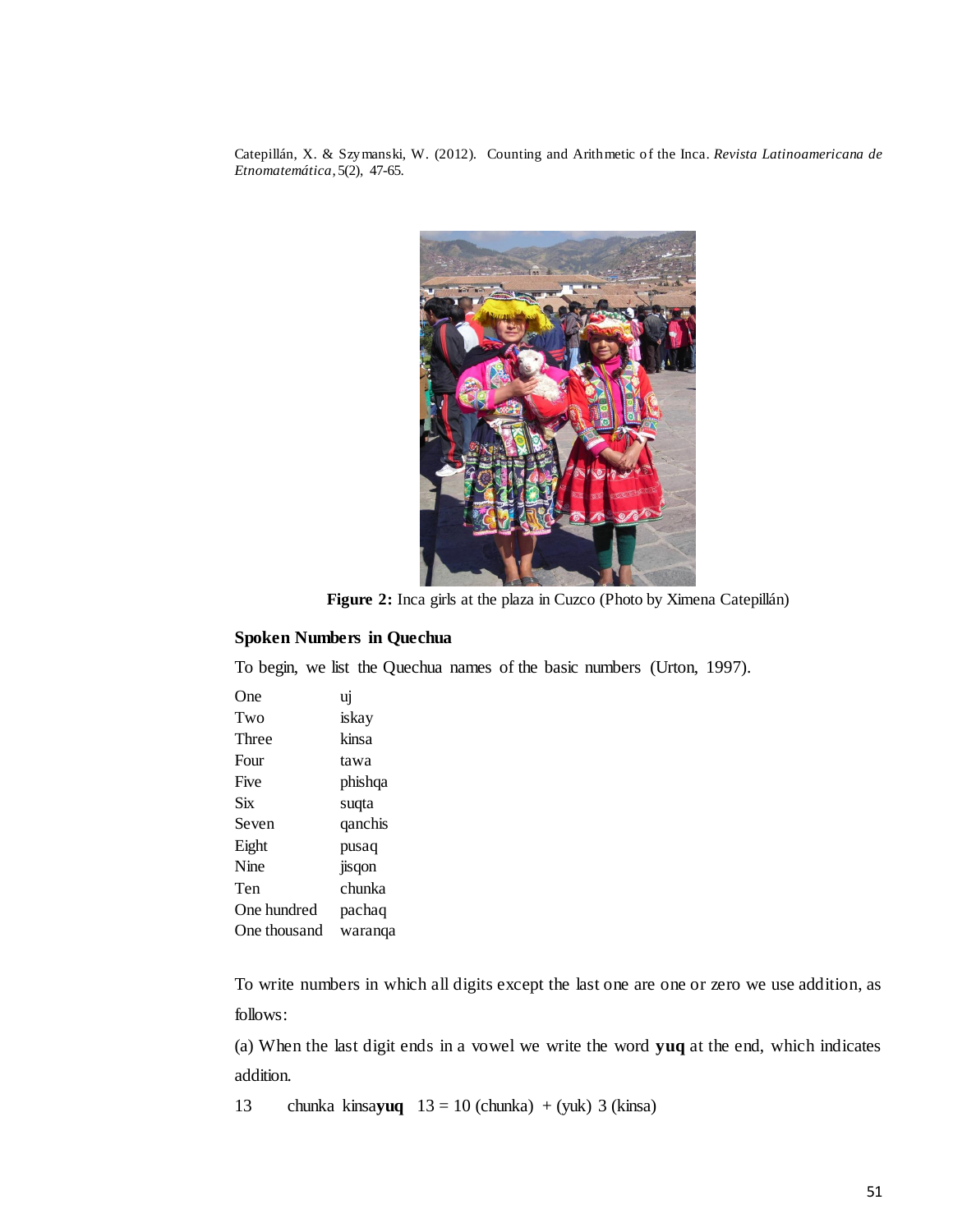114 pachaq chunka tawayuq  $114 = 100$  (pachaq) + (yuk)  $10$  (chunka) + (yuk) 4 (tawa)

1004 waranga tawayuq  $1004 = 1000$  (waranga) + (yuk) 4 (tawa)

1116 waranqa pachaq chunka suqtayuq

If a three or more digit number ends with 10 (chunka), we write chunkan instead of chunkayuk.

1010 waranga chunkan

1110 waranga pachaq chunkan

(b) When the last digit ends in a consonant or semi-consonant, we write the word niyuq, which indicates addition.

18 chunka pusaq**niyuq**  $18 = 10$  (chunka) + (niyuq) 8 (pusaq)

When the last digit in an addition is **pachaq**, we write **pachaquin** instead of pachaqniyuk, for example,

1100 waranqa pachaqnin

#### To write multiples of powers of ten we simply write:

 $20 = 2$  tens = iskay chunka  $300 = 3$  hundreds = kinsa pachaq  $70000 = 7$  tens of thousands = qanchis chunka waranga 1 million = one thousand of thousands = waranga waranga

#### To write arbitrary numbers:

 $48 = 4$  tens and eight = tawa chunka pusaqniyuq = (40) (tawa chunka) + (niyuq) 8 (pusaq)

 $3008 = 3$  thousands and eight = kinsa waranka pusagniyuq = (3000) (kinsa waranka) +  $(niyuq)$  8 (pusaq)

 $4603 = 4$  thousands 6 hundreds and 3 = tawa waranga sugta pachag kinsayuq = 4 000 (tawa waranga) + (yuq) 6 00( suqta pachaq) + (yuq) 3 (kinsa)

 $66000 = 66$  thousands = suqta chunka suqtayuk waranqa =

 $[60$  (suqta chunka)  $+(yuk)$  6 (suqta)] 1000 (waranga)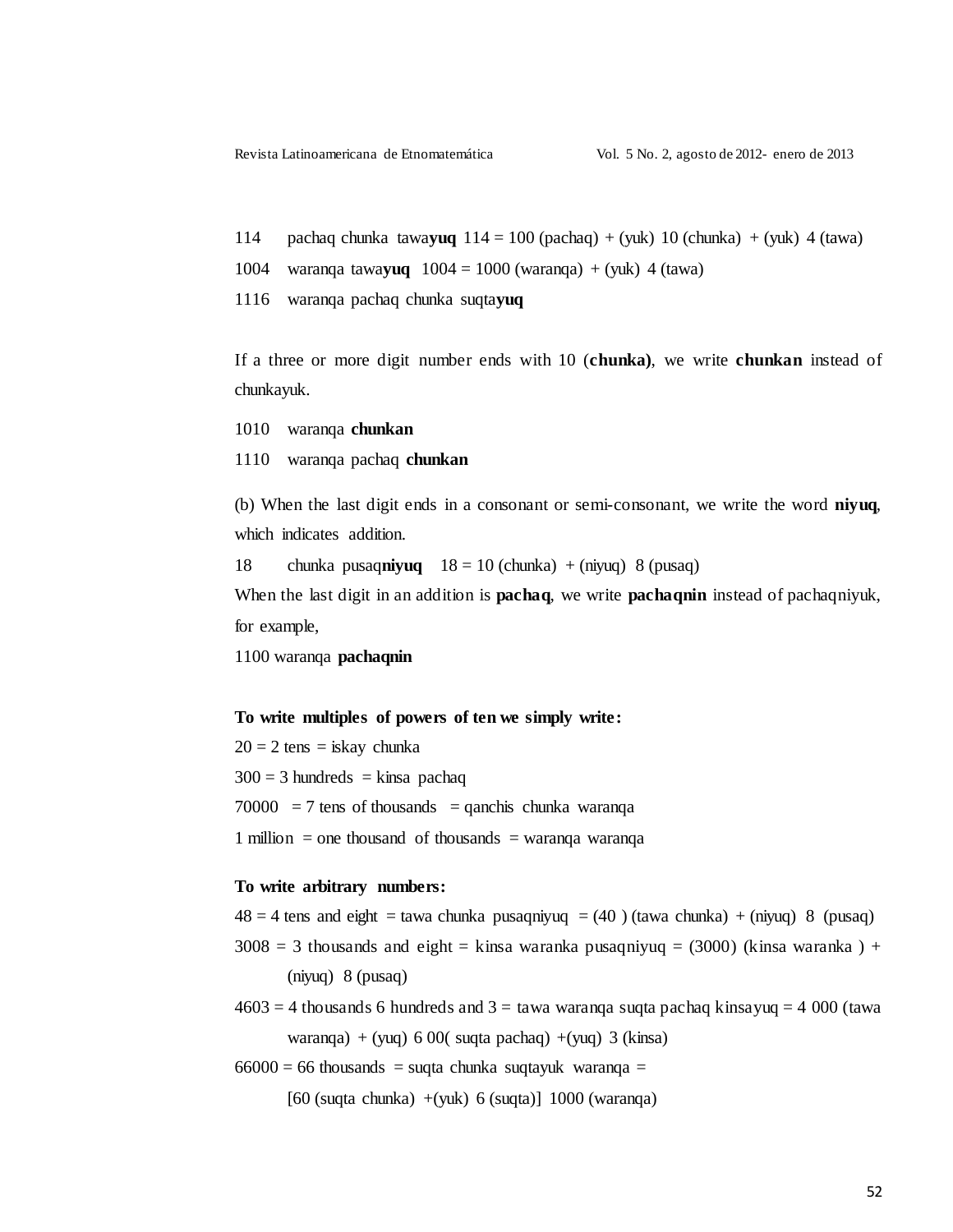**Exercise 1:** Write the following numbers in Quechua.

- a)  $23$
- b)  $124$
- c) 1704
- $d)$  2222

**Exercise 2:** Write the following numbers in Hindu-Arabic.

- a) iskay chunka ujniyuq
- b) kinsa pachaq chunka pusaqniyuq
- c) tawa pachaq suqta chunka jisqoniyuq
- d) kinsa chunka kinsayuk waranga kinsa pachaq kinsa chunka kinsayuq

#### Arithmetic - Yupana - Inca Abacus?

Yupana is a Quechua word for "herramienta para contar" (in Spanish), "tool for counting". A picture of a *Yupana* can be seen in figure 3. The artifact is a rectangular grid, usually on a piece of stone or wood, and a collection of corn kernels of different colors used to represent numbers on the grid. Corn was a fundamental staple for the Inca and it had many varieties of colors.



Figure 3: Yupana (Aimi & De Pasquale, 2003)

It is believed that Yupanas were used to make computations, the results of which were recorded on a *quipu*. The passage below from the book "Historia Natural Moral de las Indias" written by Father Jose de Acosta (Acosta, 1590), describes the use of a yupana.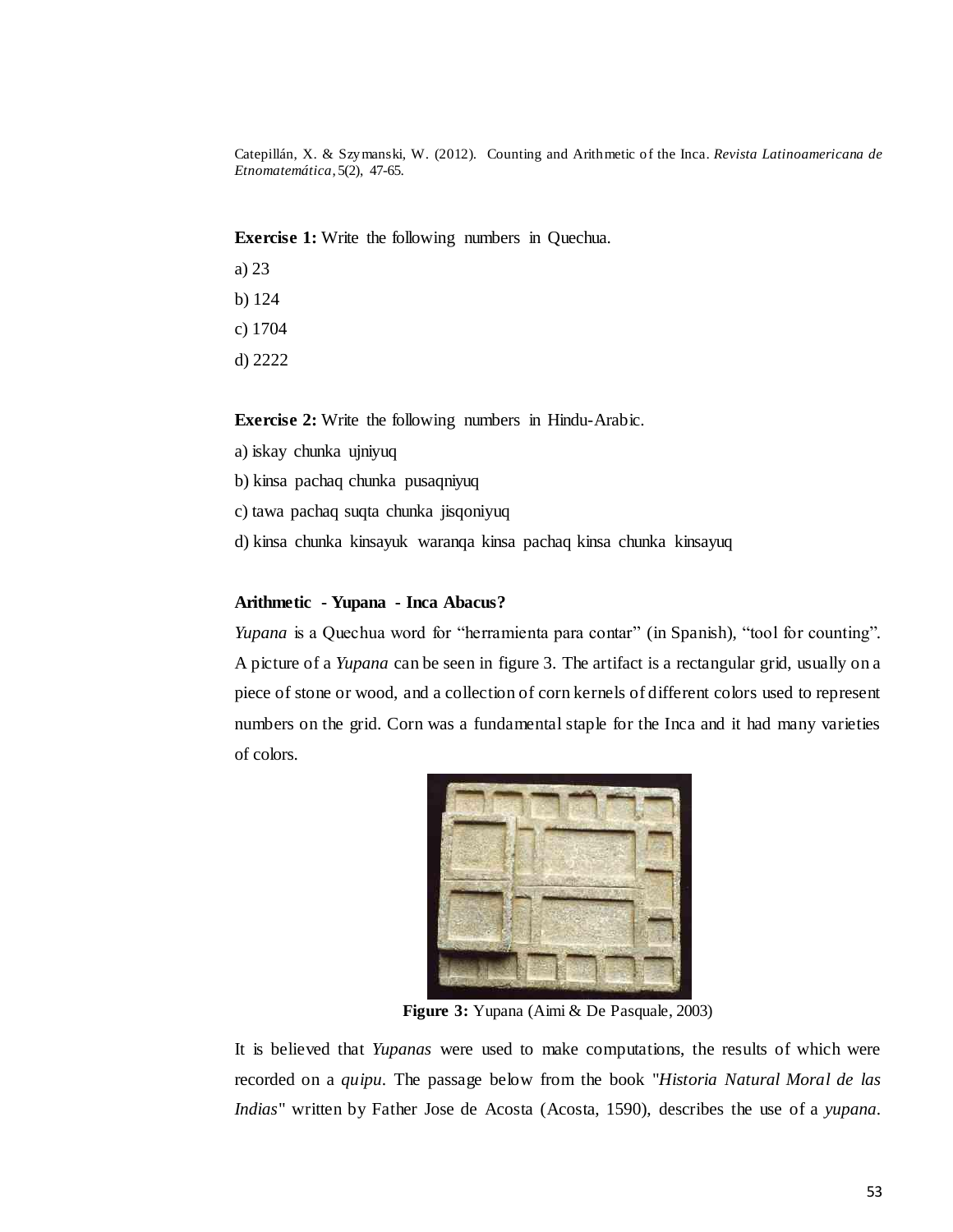Acosta, a Spanish priest who lived in Peru from 1571 to 1586, was one of the most accurate chroniclers of the sixteenth century.

To see them use another type of quipu that employs grains of maize is a fascinating thing. For to make a very difficult calculation, to see how much each person must contribute, which an excellent accountant would have to do with pen and ink, these Indians, taking so many grains from that place and adding a certain number from this, and hesitating a hundred times, will take their grains and put one here, three there, and eight I don't know where; they will move one grain to another place, switch three from elsewhere, and their account comes out very accurately, without the slightest error; and they know much more clearly how to balance an account of what each one has to pay or give, than we could accomplish with pen and ink.... (Page 344).

To reinforce the description of Acosta, we quote the following passage from Inca Garcilaso

de la Vega (Garcilaso de la Vega, 1609), who was the first Peruvian Inca/Spanish chronicler (1539 - 1616).

De la Aritmetica supieron mucho y por admirable manera, que por nudos dados en unos hilos de diversos colores daban cuenta de todo lo que en el reino del Inca había de tributos y contribuciones por cargo y descargo. Sumaban, restaban y multiplicaban por aquellos nudos, y, para saber lo que cabia a cada pueblo, hacían las particiones con granos de maíz y piedrezuelas, de manera que les salía cierta su cuenta... (Page 167).

Of Arithmetic they knew a lot and in an admirable manner, since by using knots on different color threads they kept track of everything that in the kingdom of the Inca had to do with taxes and dues by adding and subtracting. They added, subtracted, and multiplied using knots to keep track of each town's dues, they did the computations using kernels of corn and pebbles to obtain accurate results...(translated by Ximena Catepillán).

Felipe Guaman Poma de Ayala was the author of Nueva Crónica y Buen Gobierno, (Guaman Poma de Ayala, 1613), in which we can find a legendary drawing, see figure 5. The drawing depicts a Tawantin Suyu – an accountant in Quechua - who is holding a *quipu* and, in the lower left corner, the grid resembles a *yupana* with dots representing numerical information.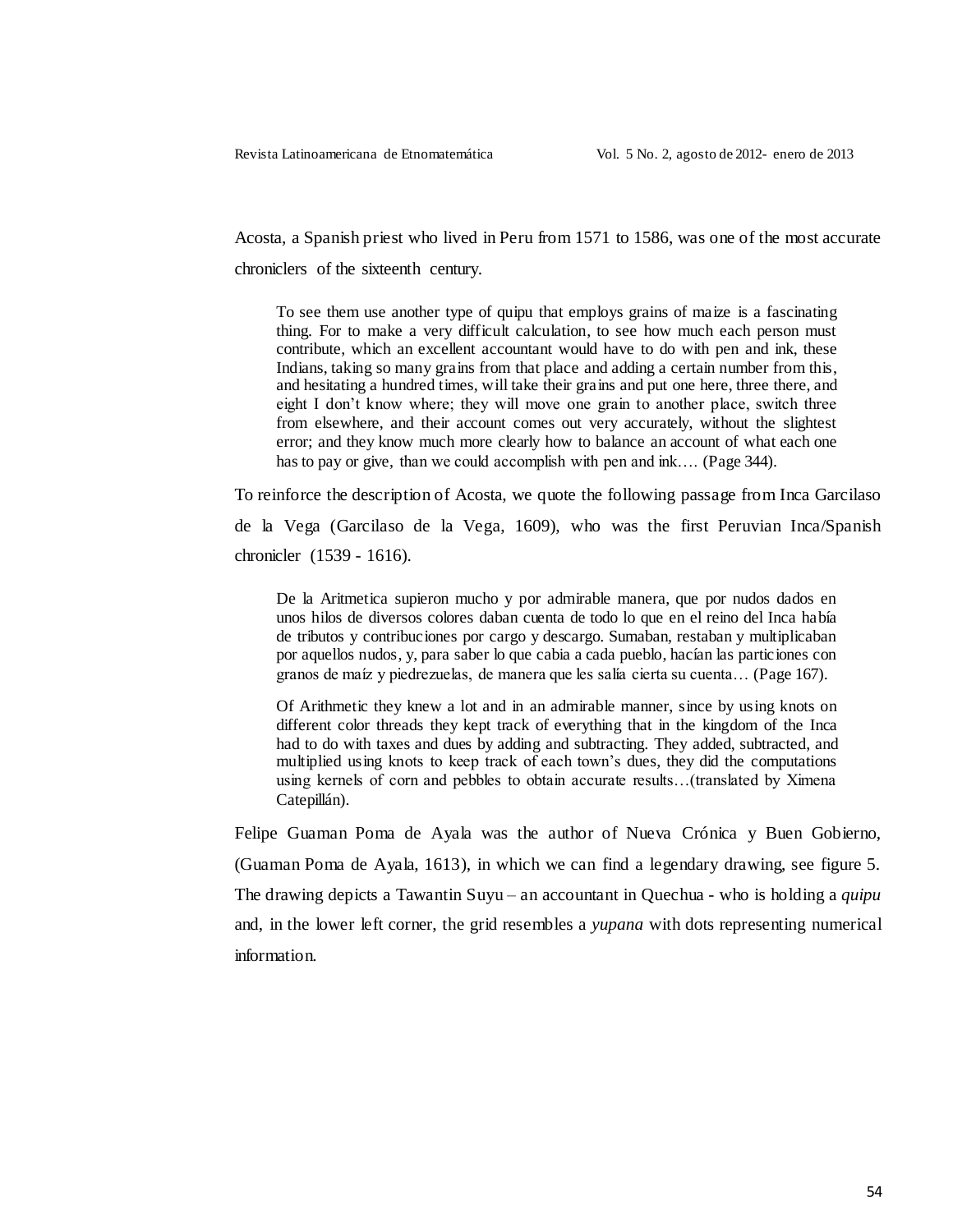

Figure 5: Drawing by Guaman Poma de Ayala (1613)

The text on the picture translates as follows: Main Accountant and Treasurer, Tawantin Suyu khipuq kuraka, the authority in charge of the quipus of the Tawantinsuyu. For brevity, in what follows we will use the word "grid" for *yupana* and "dot" for a black dot representing a corn kernel. The empty circles represent places for dots.

Let us have a look at the grid of Poma's drawing. Henry Wassen (1931) gives the following interpretation of the following grid in figure 6:

- (a) Row values, from bottom to top, are successive powers of ten.
- (b) Column values, from left to right, are the values  $1, 5, 15$ , and  $30$ .



Figure 6: Yupana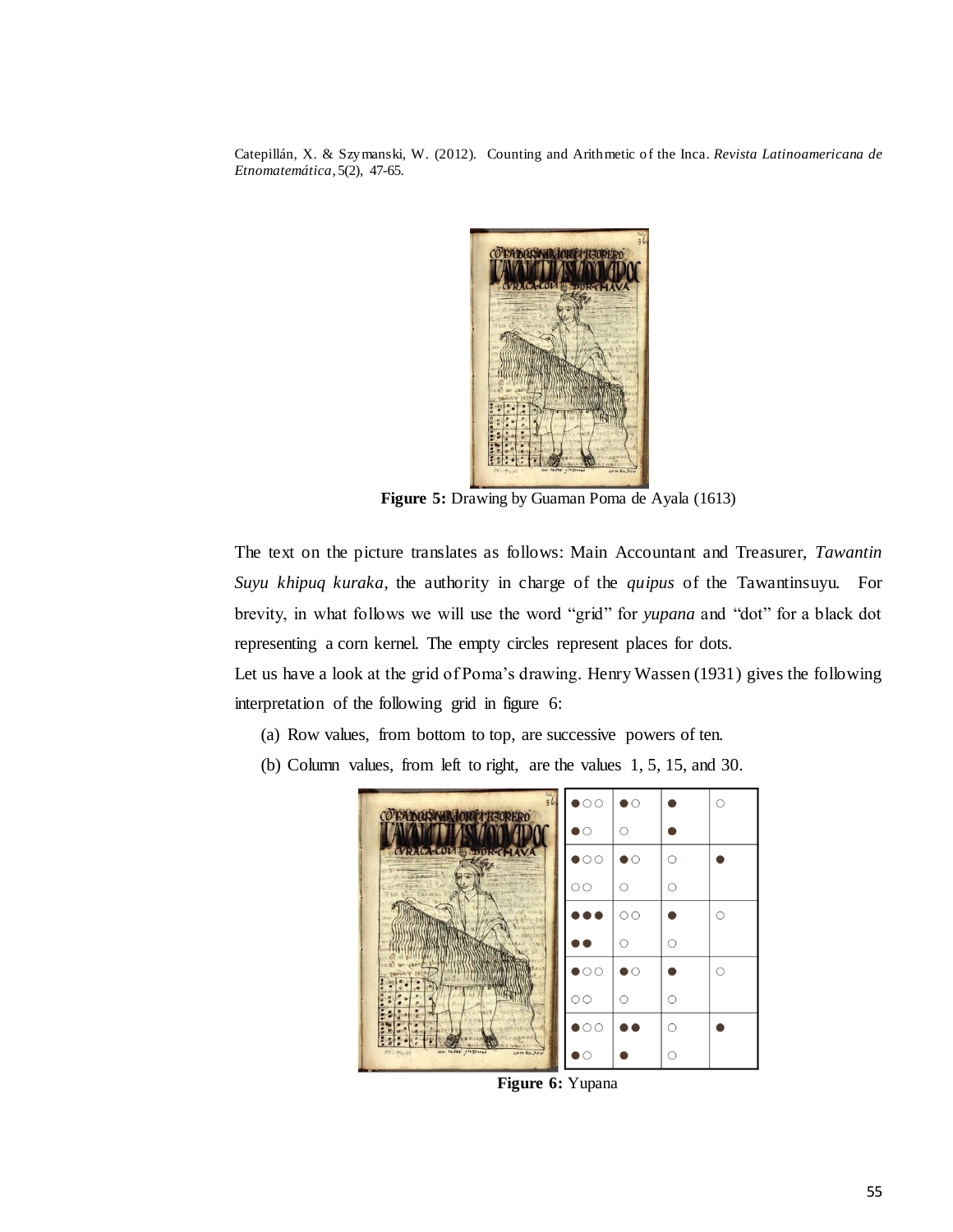The consecutive rows (from the bottom to the top) represent the following numbers:

Row 1:  $2 \times 1 + 3 \times 5 + 1 \times 30 = 47$ Row 2:  $(1 + 5 + 15) \times 10 = 210$ Row 3:  $(5 + 15) \times 100 = 2000$ Row 4:  $(1 +5+30) \times 1000 = 36000$ Row 5:  $(2+5+30) \times 10000 = 370000$ When we add all these numbers we get 408257.

**Exercise 3:** Write the beginning of Lloque Yupanqui's reign, 1260, using Wassen's method.

A much more natural, purely decimal, explanation was proposed by George Gheverghese  $(1990).$ 

Row values, from bottom to top are successive powers of ten. Column values, from left to right, have the value 1.

Therefore, Poma's drawing depicts now the number

 $6 + 3 \times 10 + 6 \times 100 + 3 \times 1000 + 5 \times 10000 = 53636.$ 

**Exercise 4:** Utilize a grid to write the year Pizarro conquered Cuzco, 1533, using the Gheverghese method.

We have  $3 + 3 \times 10 + 5 \times 100 + 1 \times 1000 = 1533$  figure 7 depicts one of the various answers. Find others.



Figure 7: Gheverghese method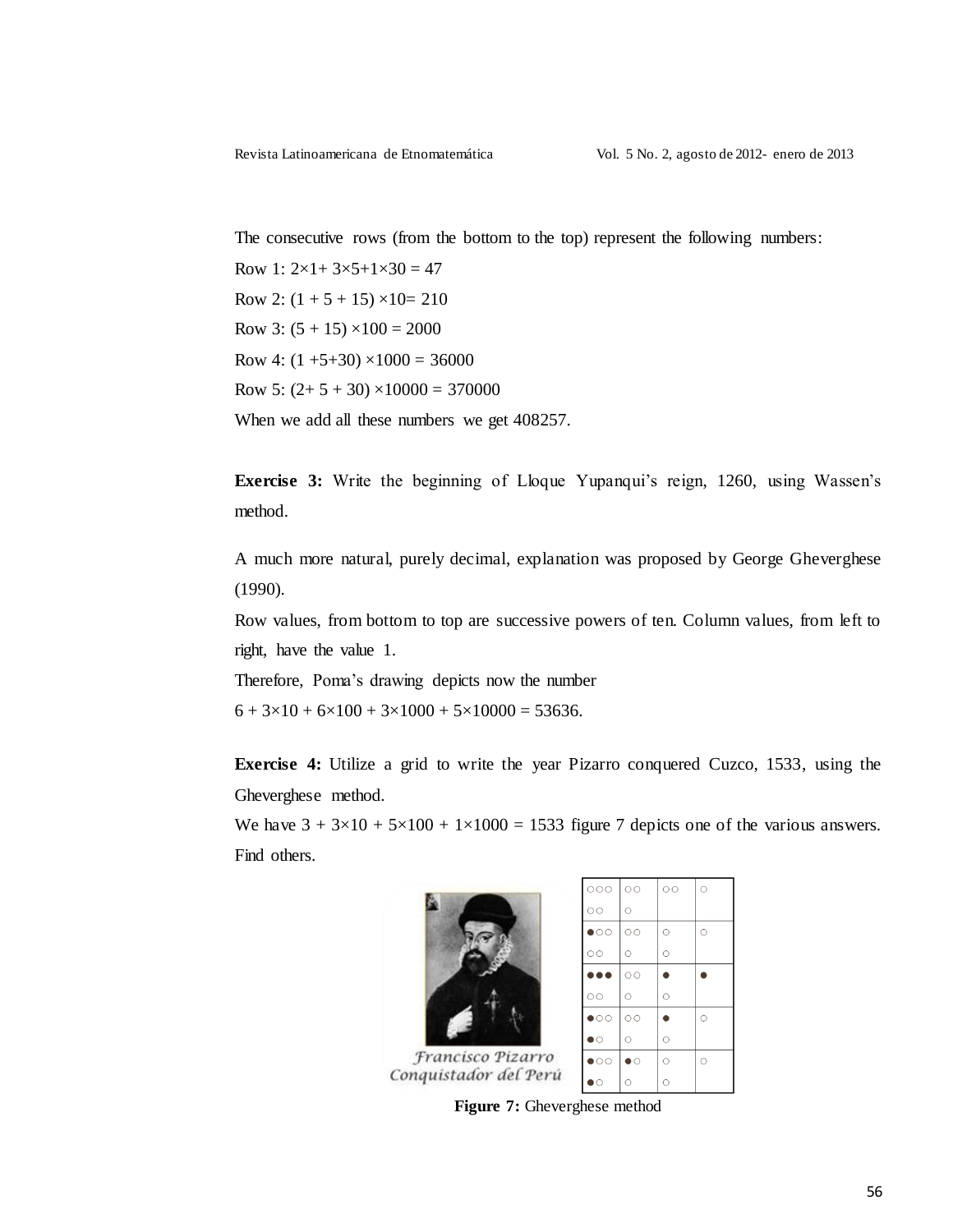| $\bullet$ oo $ \bullet\circ$ |           |           |  |
|------------------------------|-----------|-----------|--|
| $\circ$                      |           |           |  |
| $\bullet$ 00                 | $\bullet$ | $\circ$   |  |
| $\circ$                      | $\circ$   | $\circ$   |  |
| $\bullet\bullet\circ$        | $\circ$   | $\bullet$ |  |
| $\bullet\bullet$             | $\circ$   | $\circ$   |  |
| $\bullet$ 00                 | $\circ$   | $\circ$   |  |
| $\circ$                      |           |           |  |
|                              | $\circ$   | Ō         |  |
| $\bullet$                    | $\bullet$ | n         |  |

**Exercise 5:** Find the number represented on the grid in figure 8 using both methods.

Figure 8: Use both methods

In what follows we will only use the decimal system of Gheverghese.

Now we shall discuss arithmetic operations performed using the grid. Addition, subtraction, and multiplication follow the interpretation of Carlos Radicati (Radicati 1973). When it comes to division, we will present our own interpretation. All the operations will be explained using examples. They will be performed using natural numbers  $\{1, 2, 3, \ldots\}$ .

#### Adding numbers on the Yupana

**Example 1:** To add the numbers 11411 and 21003 we place them in the first two left columns of the grid. In each row, we move the dots from the first two cells into the third cell, see figure 9. In the third column, we get the answer 32414. Keep in mind that all these operations were performed manually by moving dots (kernels) from one cell of the yupana to another

| b e |           |  | h A |           | . .                     |  |
|-----|-----------|--|-----|-----------|-------------------------|--|
| I C |           |  |     |           |                         |  |
|     |           |  |     |           |                         |  |
|     |           |  |     |           |                         |  |
|     | $\bullet$ |  |     | $\bullet$ | $\bullet\bullet\bullet$ |  |
|     |           |  |     |           |                         |  |

Figure 9: Adding numbers on the Yupana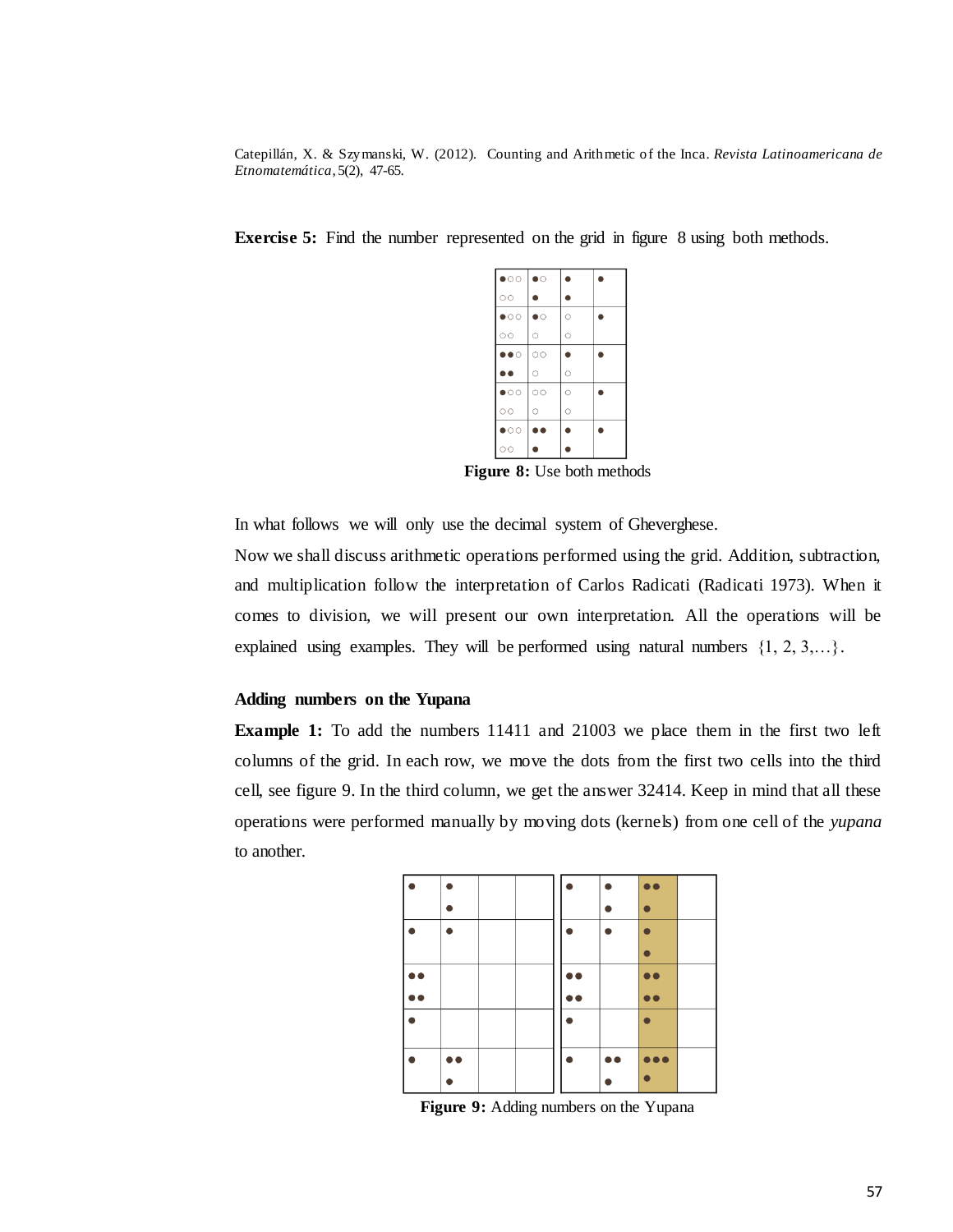### Adding numbers with trades

**Example 2:** Let us add now 11561 and 1643. We obtain 1, 2, 11, 10, and 4 dots in the third column (from top to bottom). We have to trade since we cannot have ten or more dots in any cell. Therefore, we rewrite the third column as the fourth column with  $1, 3, 2, 0, 4$ dots, which means that the result is 13204. This is because every ten dots in any cell can be replaced by one dot in the cell directly above it (decimal system). Figure 10 depicts the addition.

#### Basic principle of trading on the yupana

A dot in a cell equals 10 dots in the cell directly below



Figure 10: Example of addition

#### Subtracting numbers on the Yupana

Subtraction without trading is straightforward.

**Example 3:** To subtract 654 from 1411 we have to trade. We rewrite the first column as 0, 13, 10, 11, and then subtract obtaining the answer 757 in the last column. Figure 11 illustrates the subtraction.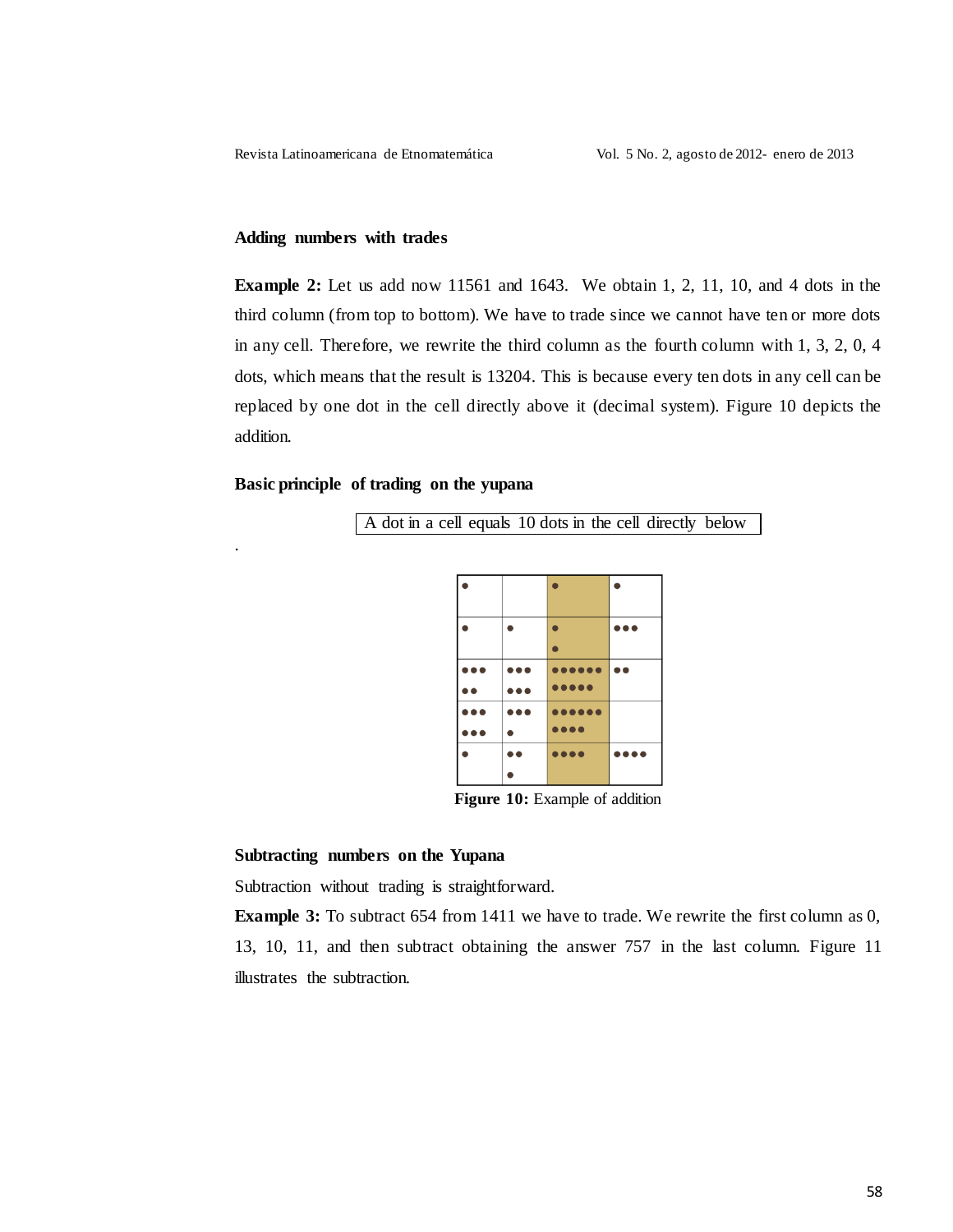

Figure 11: Example of subtraction

#### Multiplying numbers on the Yupana

To multiply numbers, Carlos Radicati (Radicati, 1973) was inspired by the multiplication method used by Hector Calderón (Calderón, 1966) for the vigesimal Maya number system.

**Example 4:** Multiply 21 by 123. Place one number  $(21)$  in the first column from the left and the second number (123) in the top row starting with second column. Multiply each digit of one number by each digit of the other number. Write the result at the intersection of the corresponding row and column. Add the resulting numbers diagonally from left bottom to right top. In the last column, we get the result 2583. The multiplication steps can be seen in figure 12.



Figure 12: Example of multiplication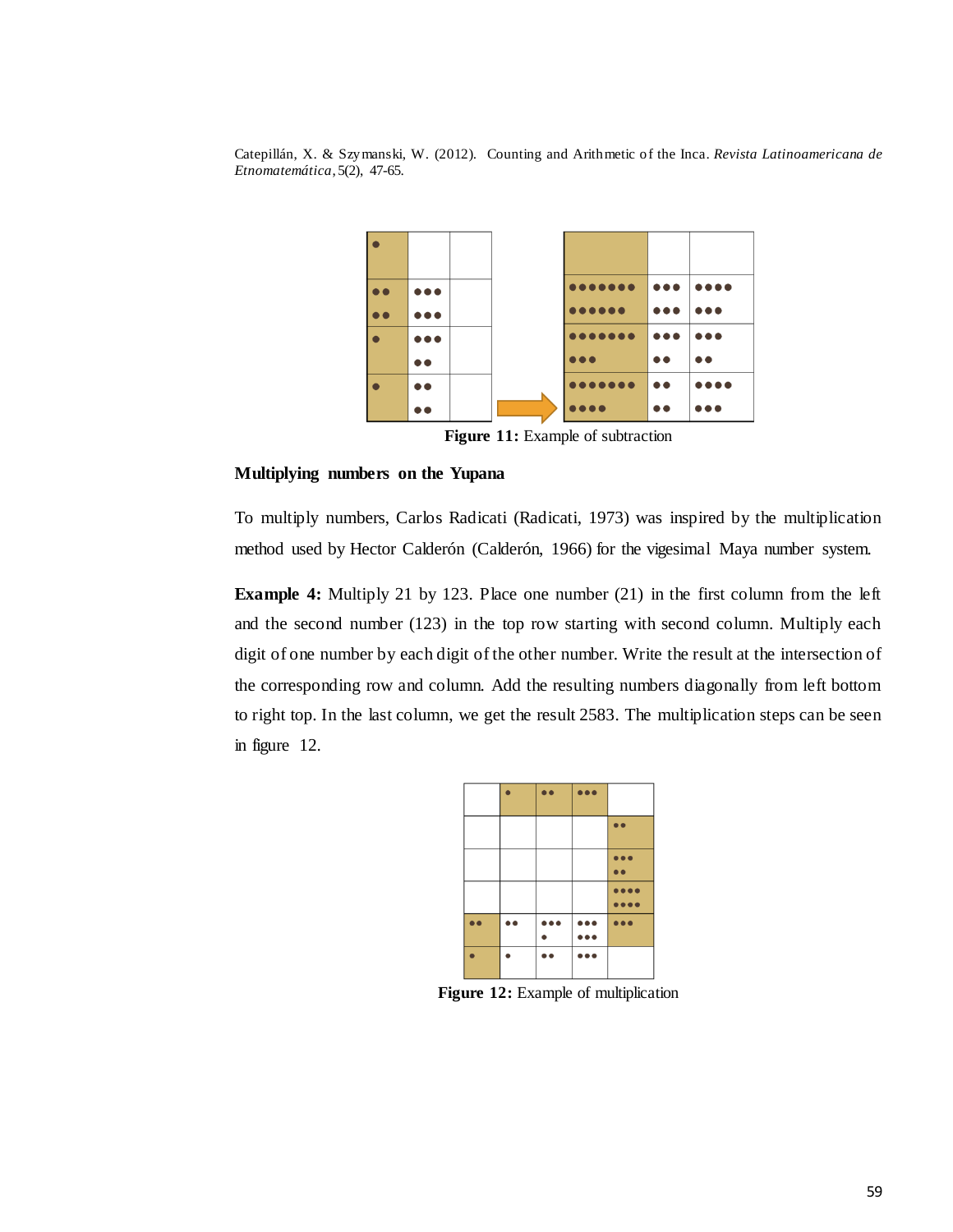Revista Latinoamericana de Etnomatemática

#### Multiplying numbers with trades

**Example 5:** To multiply 33 by 444 we will have to trade. The answer, in figure 13, is 14652.



Figure 13: Example of multiplication

#### Dividing numbers on the Yupana

As we know, division is "reversing" multiplication. This is division without a remainder. Division with remainder will be shown later.

 $2\times Y$  is multiplication,  $2\times YY = 6$  is division,  $6 \div 2 = Y$ .

In the division  $a \div b = c$ , a is called the dividend, b the divisor, c the quotient.

Hence dividend = divisor  $\times$  quotient.

**Example 6:** (No remainder, no trading).  $2583 \div 21$  Let us examine the multiplication we had in example 4:  $21 \times 123 = 2583$ .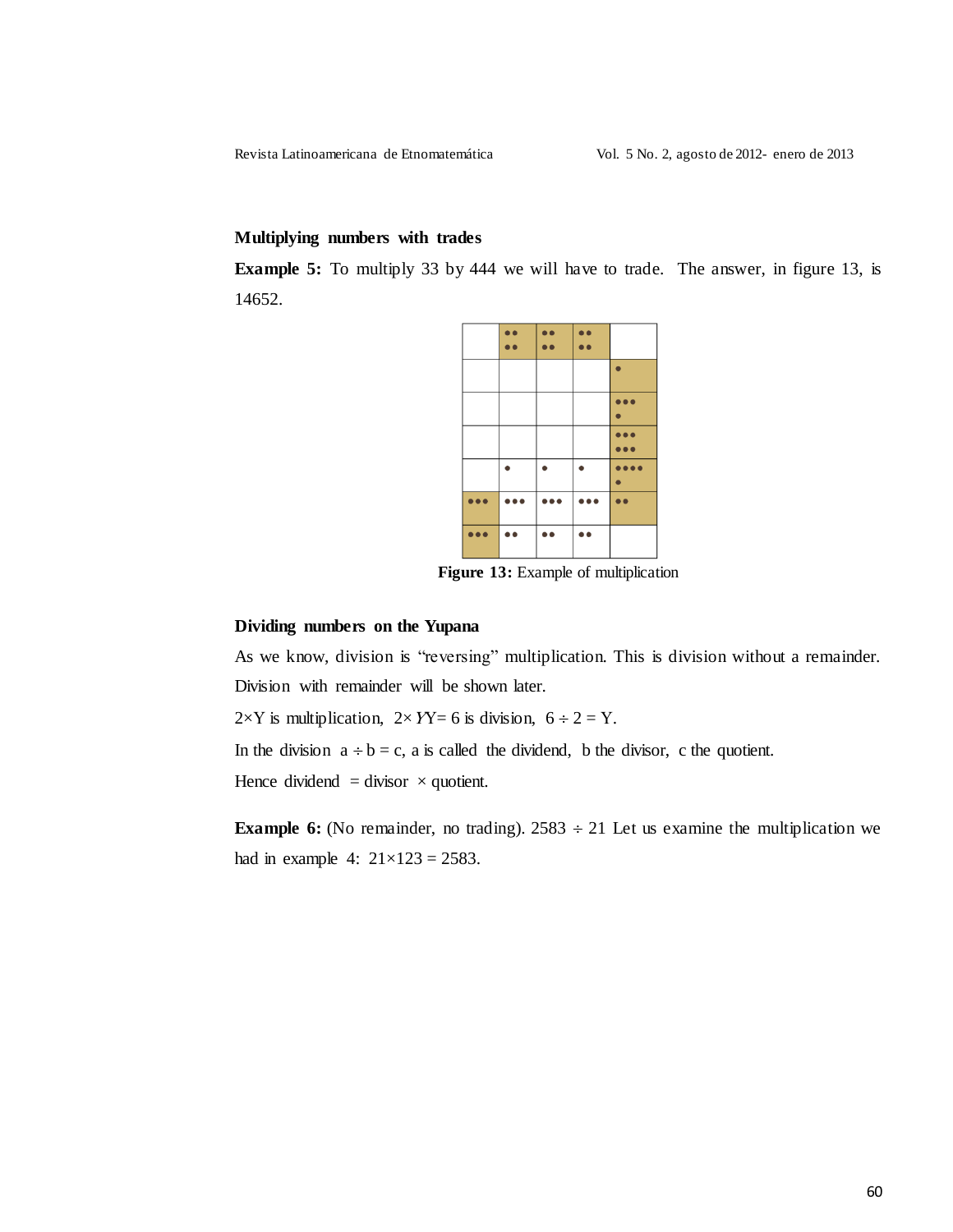

Look at the divisor, in figure 14, and try to fit it into the number formed by consecutive digits of the dividend starting from the top: 21 does not go into 2, therefore 21 into 25 goes one time. Place 1 in the top row second column as seen in figure 15.



**Step 2:** Multiply  $1 \times 21$  to obtain 21, on a side we compute the difference  $25 - 21 = 4$ . Now look at the next digit from the top of the dividend, 8, and form the number 48, see figure  $16$ .



Figure 16: The number 48

21 goes into 48 two times, we place 2 in the top row, third column, figure  $17, 2 \times 21 = 42$ .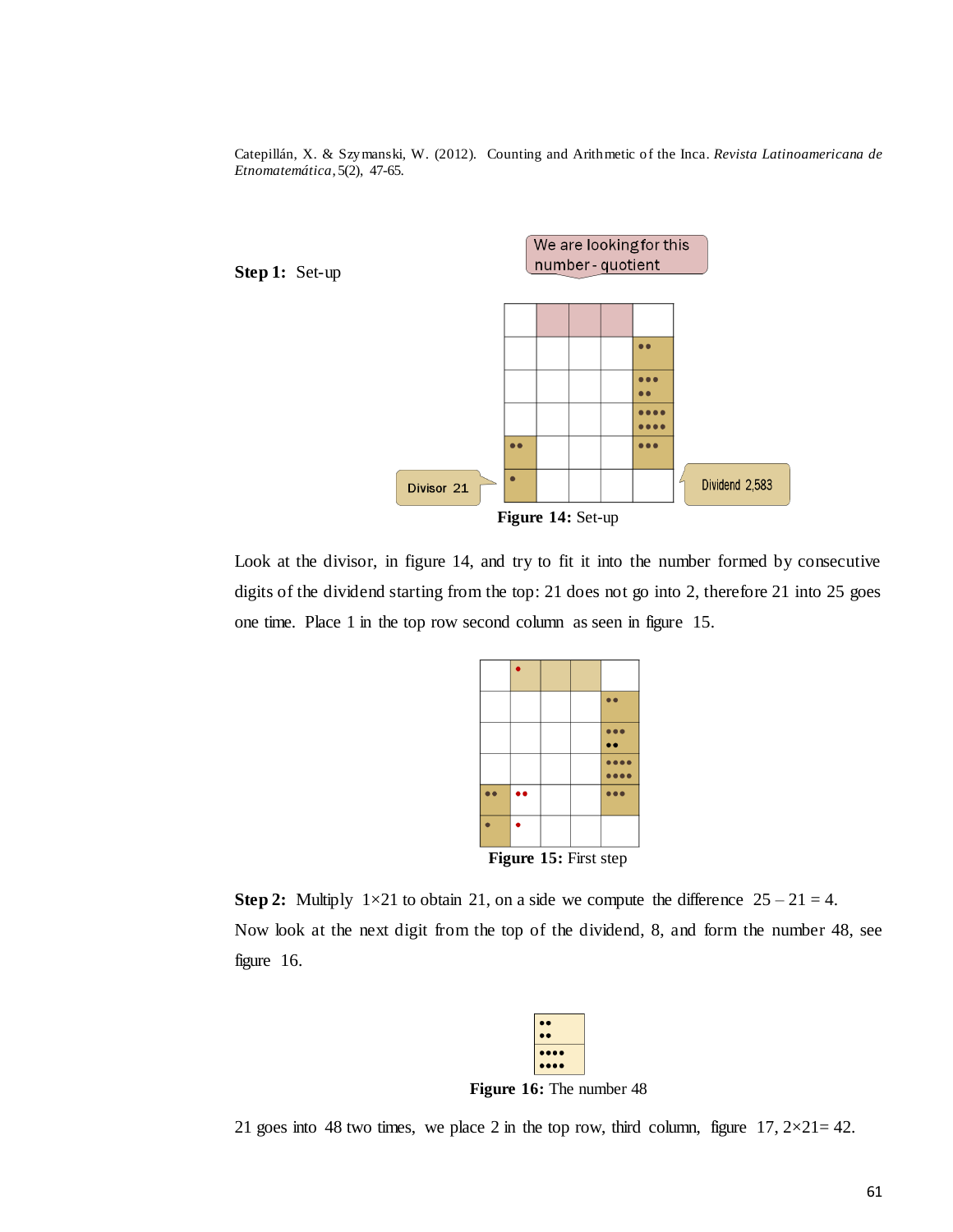

Step 3: Again, on a side, compute the difference  $48 - 42 = 6$ . Take the last digit of the dividend, 3, and form the number 63. 21 goes into 63 three times. Place 3 in the top row, fourth column. Multiply  $3 \times 21$  to get 63.

In this manner, we have recovered exactly the multiplication grid of Example 4. The top row in figure 18 displays the quotient. Multiplication checks that division is correct.



**Example 7:** (No remainder, trading). Divide 1378 by 26. Step 1: Set-up in figure 19.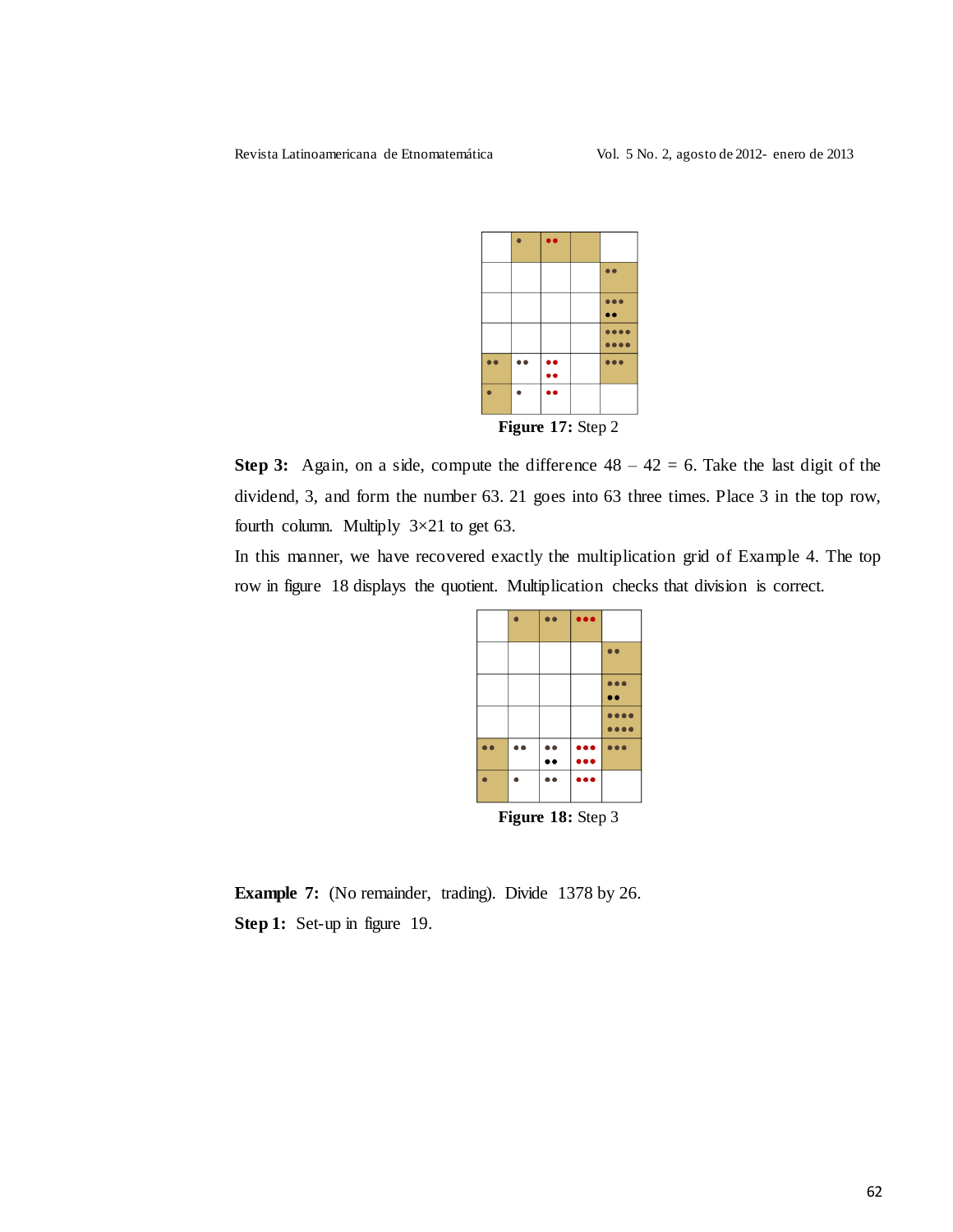

Figure 19: Set-up

26 goes into 137 five times.

Step 2: Multiply 5×26 to get 130, subtract  $137 - 130 = 7$ . Get the next (last) digit of the dividend, 8. In figure 20 we represent how 26 goes into 78 three times.

|                           | i o o | $\bullet$                      |  |                                |
|---------------------------|-------|--------------------------------|--|--------------------------------|
|                           |       |                                |  |                                |
|                           |       |                                |  |                                |
|                           |       |                                |  | $\bullet\bullet\bullet$        |
|                           |       |                                |  | $\bullet\bullet\bullet\bullet$ |
|                           |       |                                |  | $\bullet$                      |
|                           |       |                                |  |                                |
|                           |       | $\bullet\bullet\bullet$        |  |                                |
|                           |       | $\bullet\bullet\bullet\bullet$ |  |                                |
|                           |       | $\bullet\bullet\bullet\bullet$ |  |                                |
| $\Gamma$ iauro 20. Stan 2 |       |                                |  |                                |

**Figure 20:** Step  $2$ 

### Step 3:

Multiply  $3\times26$  to get  $3\times2 = 6$  (tens) plus  $3\times6 = 18$ , which means 1 more dot on the row of tens and 8 dots in the row of units (trade). Hence, the quotient is 53.

#### Division with remainder

Suppose we want to divide 3 into 16 in natural numbers. We get quotient 5 and remainder 1. That is  $16 = 3 \times 5 + 1$ . In general,

## dividend = divisor  $\times$  quotient + remainder

**Example 8:** (Trades and remainder). Consider  $1381 \div 26$ . We just start as in Example 7.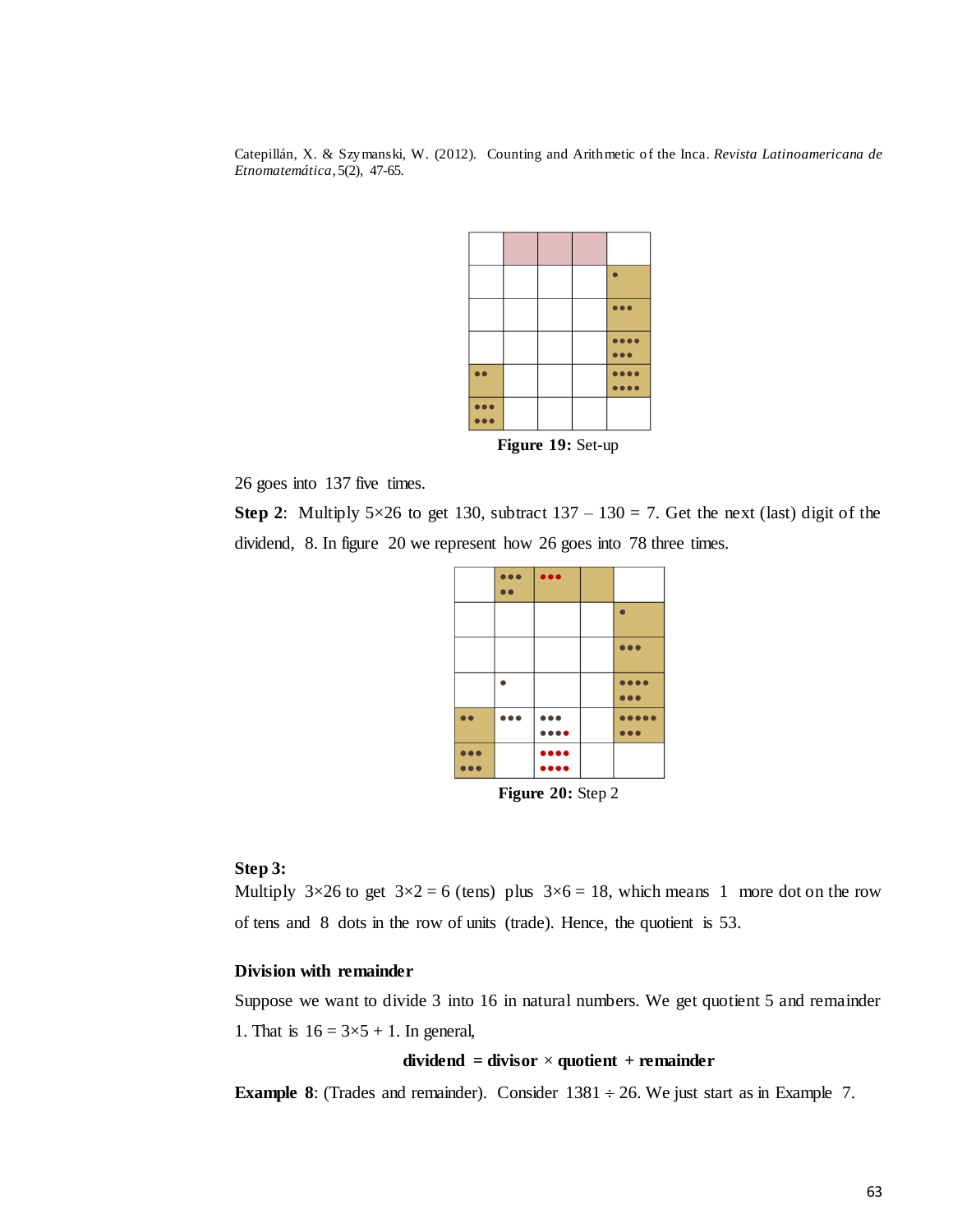

Figure 21: Division with remainder

Notice that the left hand side grid in figure 21 is the grid in figure 20. To find the remainder we have to subtract 1378, the last column in the left hand side grid in figure 21 from 1381, the last column of the right hand side grid in the same figure. Therefore, the remainder is 3. This means: dividend = divisor  $\times$  quotient + remainder, which in this example is  $1381 = 26 \times 53 + 3$ 

### **Conclusion**

The material presented in this paper can be of great use in a mathematical ideas course for non-Mathematics/Science majors. Not only does it contain motivating Mathematics, it also gives "real life" historical explanations as to why Mathematics had to be developed by this ancient civilization. On the practical side, students could make a real *yupana* and, using beans, perform the operations described in this paper. It is not difficult to see that performing operations on the *yupana* is much easier and faster than traditional style on paper – see quote by father Jose de Acosta on page 8. Studying the Mathematics of the Inca also gives us the opportunity to discuss the history and culture of an outstanding ancient civilization. In summary, the arithmetic on the *yupana* provides a wonderful educational tool that can be used for both university and high school students.